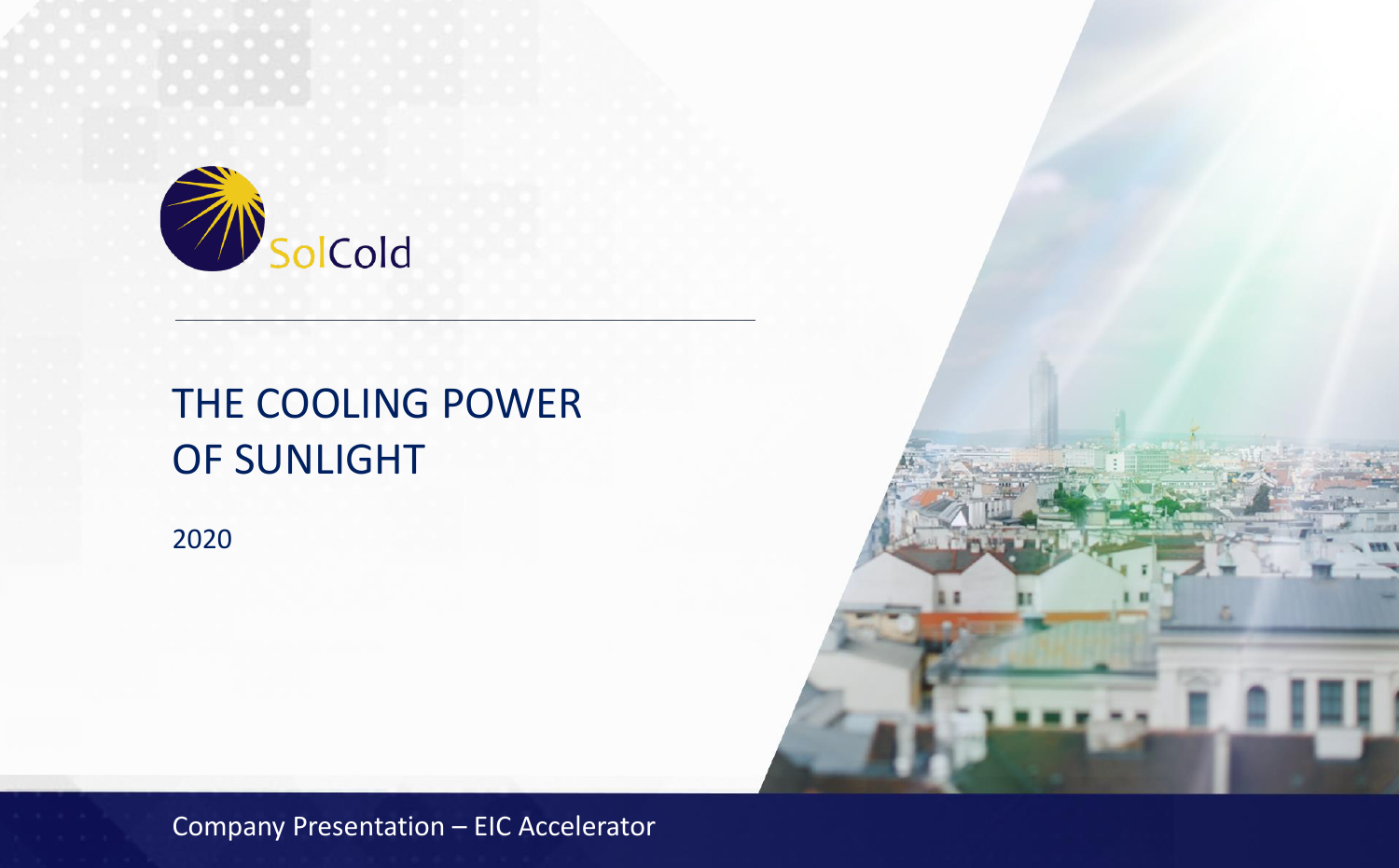# **The cooling power of SUNLIGHT - Mission**

Our **Mission** is to **change the paradigm of 'sunlight equals heat' –**

The sun can now be harnessed to **cool directly exposed objects**.



Our **Vision** is that by the year 2035**, one in every ten Households**  will be using SolCold's coating: **roofs**, **vehicles**, **electronics – Cooled by sunlight**

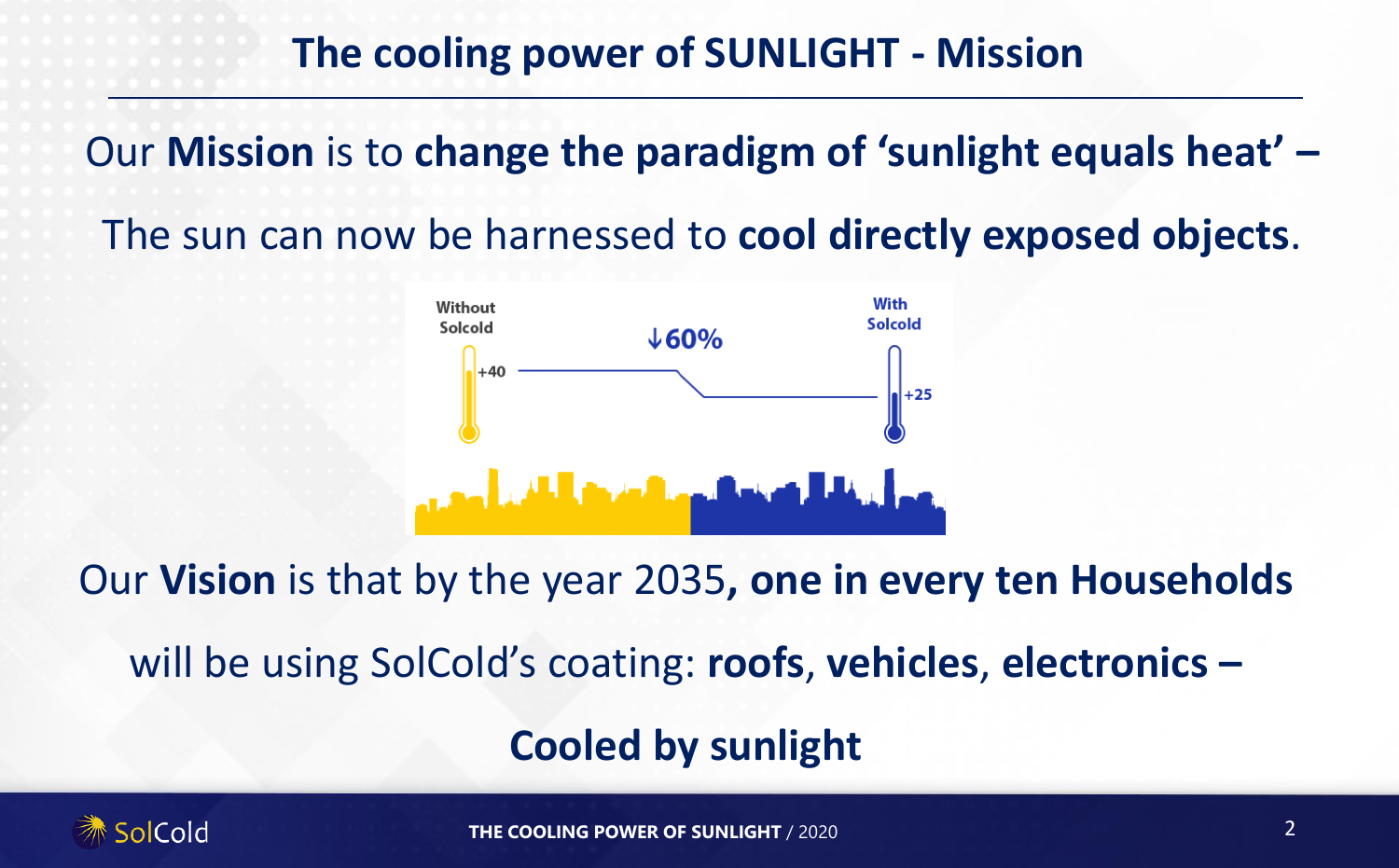# **The Problem of Cooling**

- Our globe is **warming**
- Active **solutions as ACs** are **inefficient** and **polluting**
- Passive **solutions as reflective paints - do not cool!**
- There is **a need for efficient cooling** technologies

### **A Common Use Case**



- ‒ Uncomfortable
- ‒ HVAC system full on
- **Expensive**
- **Polluting**

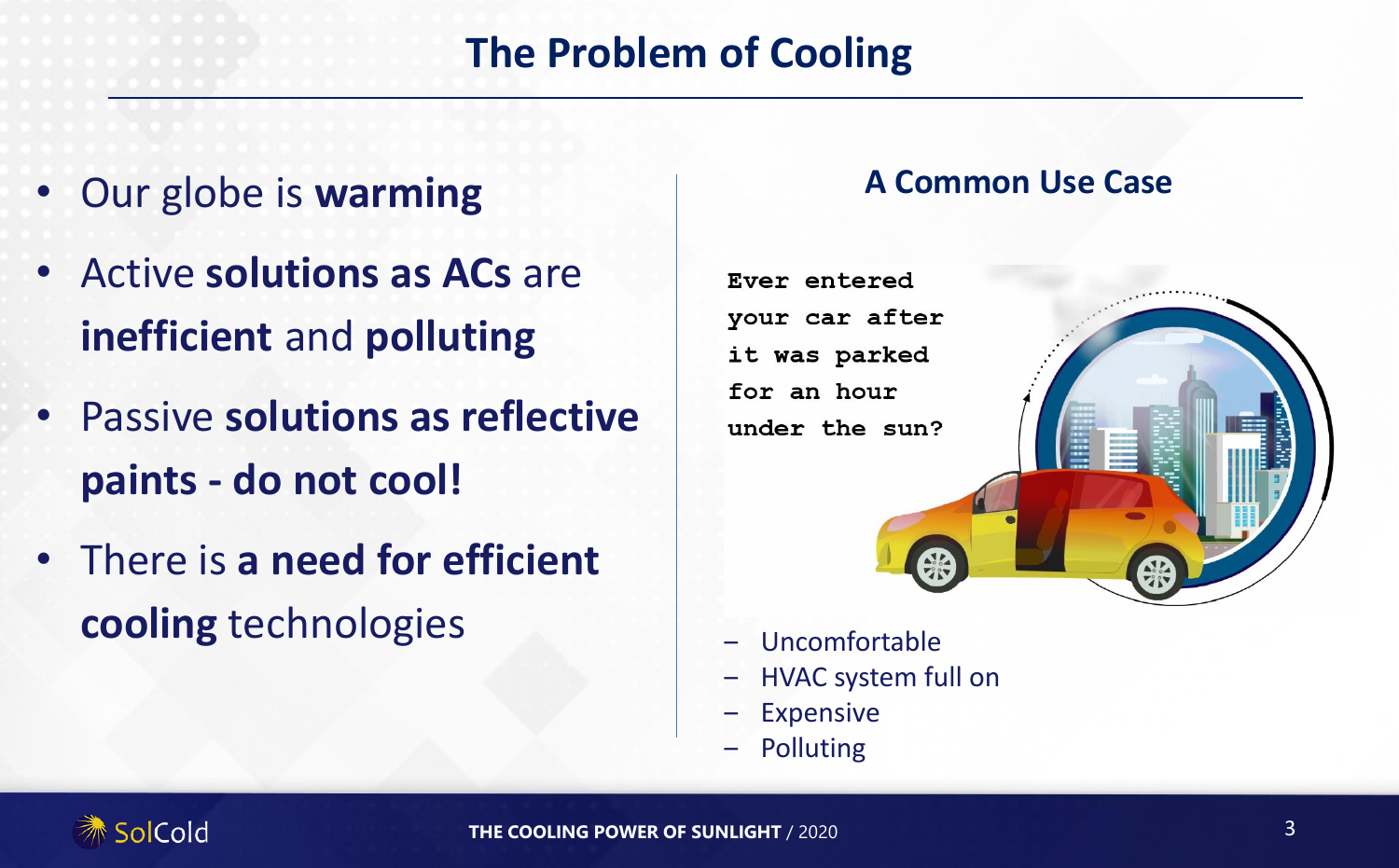# **Efficient Solution**



- A **special coating material** that absorbs solar radiation and emits at higher frequencies - expelling more energy
- The coating **immediately losses energy**, temperature is lowered, and **cooling effect is achieved**
- IP is **solely owned** by SolCold **–**
	- **PCT** 'Cooling with Anti-Stokes' Fluorescence' **granted** 
		- Pending patents: USA, Europe, India, China and SA

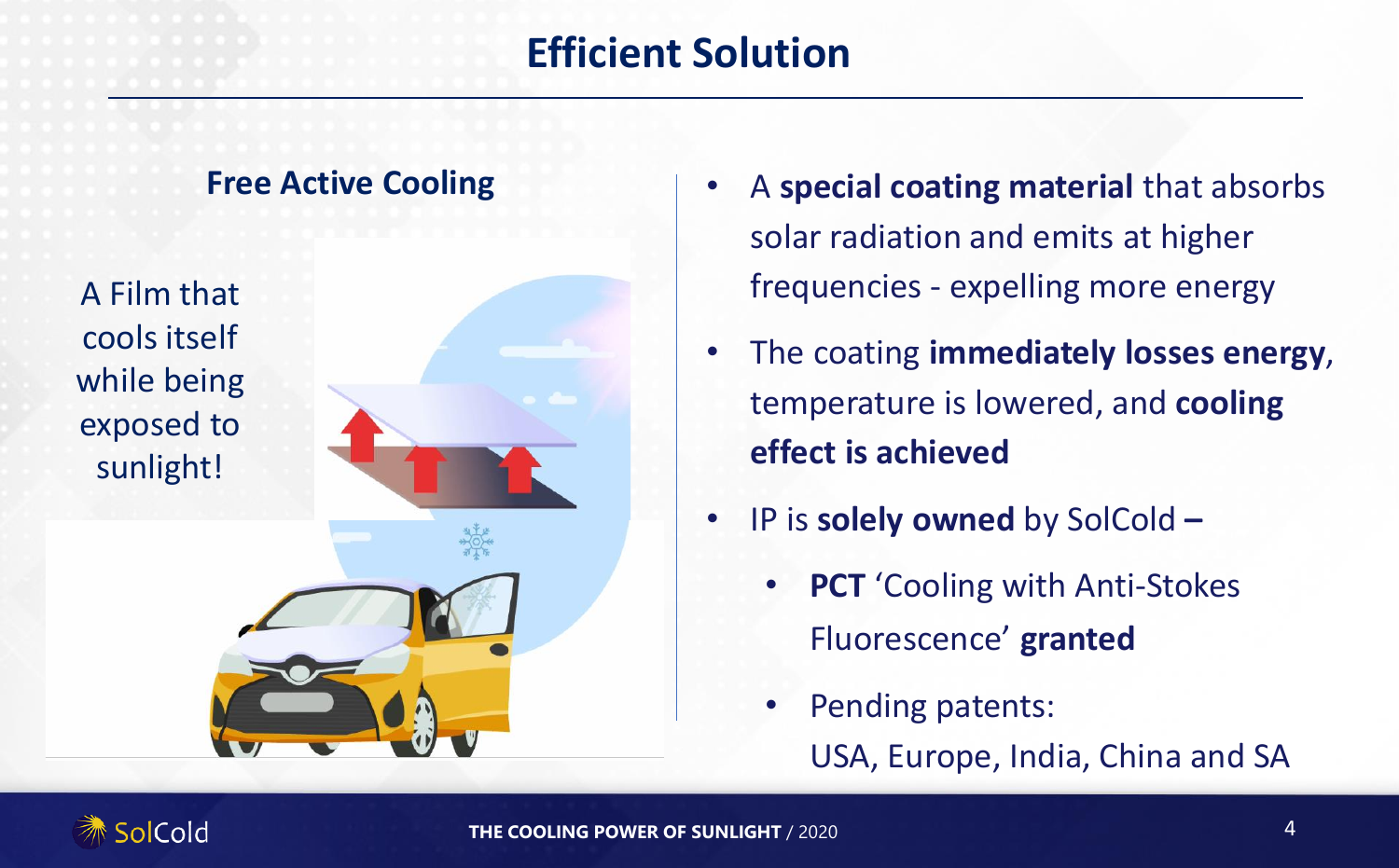### **Latest Test Results**

**When Exposed to Light**

- **Y-axis Sample Temperatures reflect ambient temperatures**
- **Each sample was exposed to the same amount of light**



### Results:

- Utilizing incoherent broadband solar radiation for 'Anti-Stokes Fluorescence' excitation
- Taking advantage of hotter environments for generating stronger cooling effect
- Cooling is minor during cold period

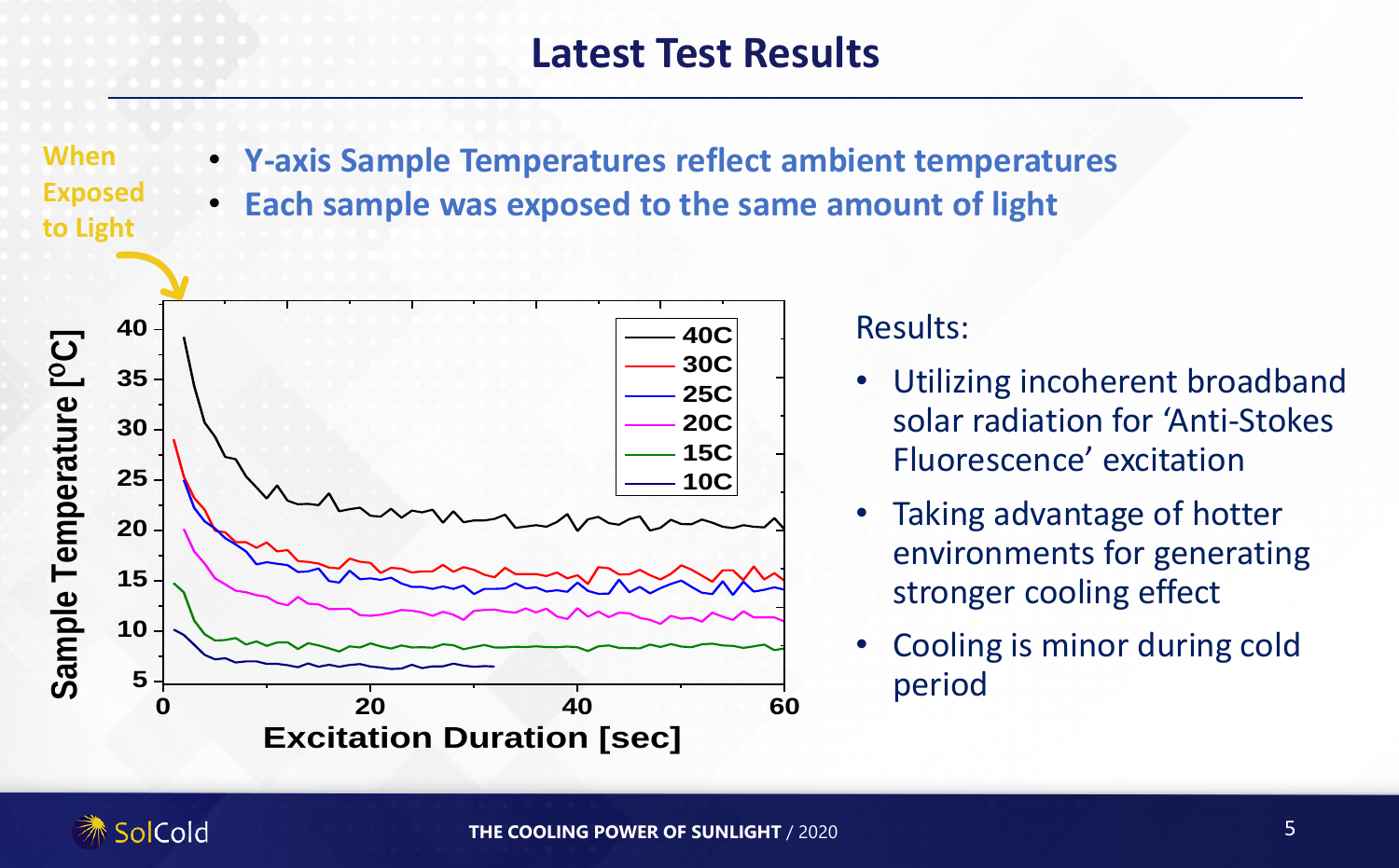## **Value Propositions**

**The first ever technology that cools objects using direct sunlight,**  carrying  $\sim$ 40W/ $m^2$  of cooling power!

**USPs** 10+ years shelf life No chemical reaction Production cost ~6 $\epsilon/m^2$ 95% organic components **Customers save money & help the environment**  1. Logistics – Corps using thermal covers for shipments (DSV) 2. Freight – Corps with trucks fleets, transporting goods (ABI) 3. Automotive – EV, PHEV, HEV and ICE manufacturers (Toyota) 4. Electronics – Mobile phones manufacturers (Samsung) **All can be maintained below ambient temperature**

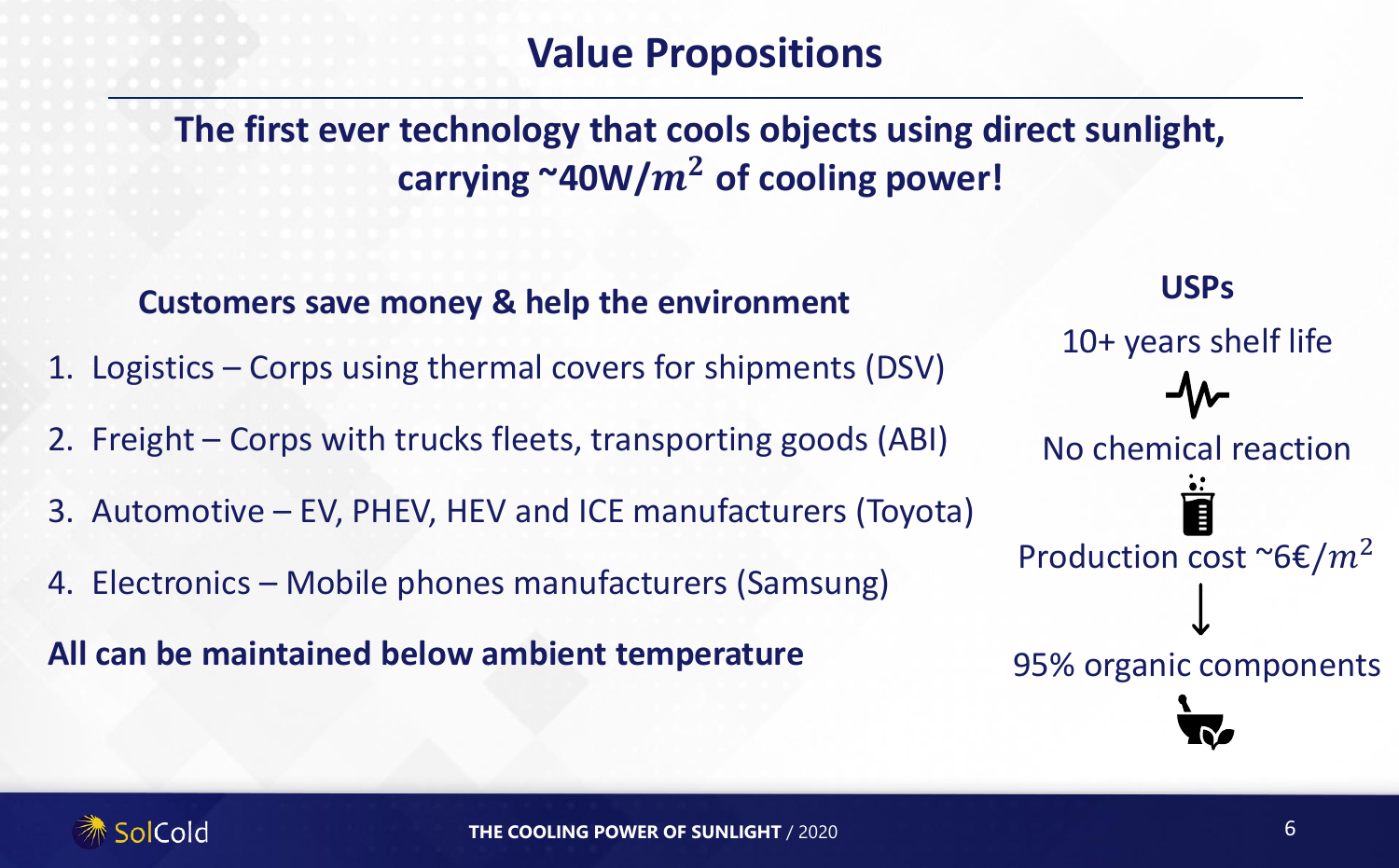# **Markets & Risks**

### **Total Available Market**

Industrial Coatings market size is predicted to reach **92B€** by 2025**:** Structures, Automotive, Logistics, Military, Aerospace, Agriculture and more

#### **Serviceable Available Market**

Industrial Coatings for cooling/isolation is estimated at **22B€** by 2022 with increased demand for solutions to both logistics and automotive segments (Source: Medium)

### **Serviceable Obtainable Market**

Cooling Film product can be used in variety of applications, with an average ROI of 30 months, estimated to reach at ~**40M€** by 2025



| <b>Risk</b>                                                                              | <b>Mitigation</b>                                                  |
|------------------------------------------------------------------------------------------|--------------------------------------------------------------------|
| Performance disruption -                                                                 | First product will focus on markets with highest success rate +    |
| Due to weather hazards or wrong installation/care                                        | installation/care will be done under our guideline                 |
| POCs execution $-$                                                                       | POC's phase can be slightly tuned in terms of size of surface to   |
| Delay in first scale up level from demonstrator to $100/m^2$                             | cover - will allow shifting timeline according to our capabilities |
| Expensive production cost -<br>Relevant only for producing using a bottom-up methodology | The primary methodology is a roll-to-roll production line          |

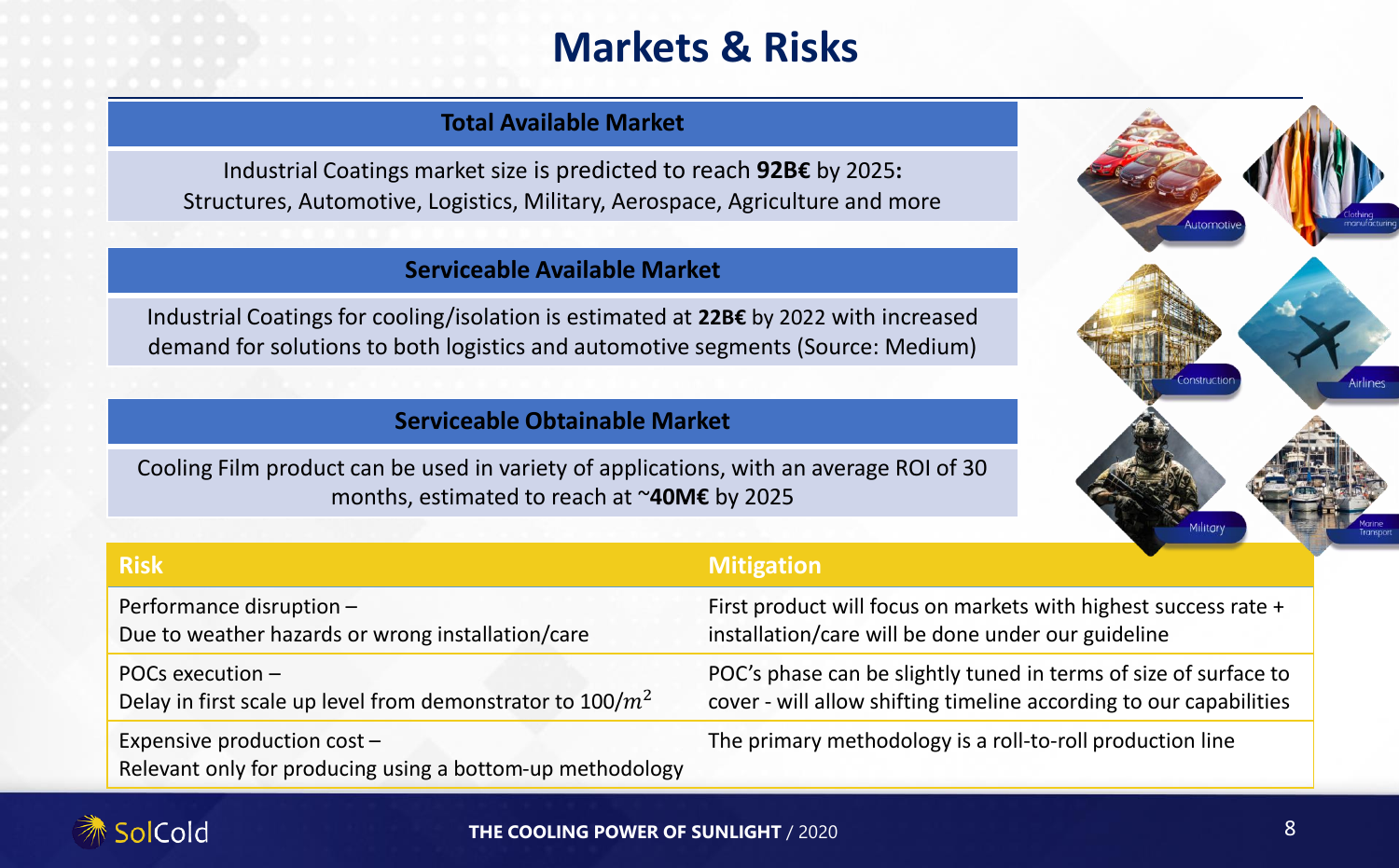### **A-Team**

### **Management**

### **R&D – Physics, Materials & Chemistry**



#### **Eng. Yaron Shenhav Co-Founder & CEO**

Has more then 20 years experience in managing projects worth +€85M worldwide



**Ilan Hurwitz, PhD Physics** Experimental physics, specializing in non-linear optical spectroscopy

**Advisory Panel**



**Tzvi Templeman, PhD Materials Science** One of the top minds in the

Israeli academy, honored as top materials researcher



**Esti Weiss, PhD Chemistry** With 10+ years of experience in both pure and applied chemistry



**Already with us**

- **3 Chemists (PhD, 2 MSc)**
- **2 Physicists (PhD, MSc)**
- **Business Development Manager**



**Mrs. Sarit Zeevi Legal Advisor** International LLB, led the legal aspects and supported deals worth over €120M



**Prof. Guy Ron Physics Advisor** Associate Physics Professor at the Hebrew University, with over 8 patents and 3,000 citations



**Eran Zahavy PhD Chemistry Advisor** Former CTO at TACount & Hutchison Kinrot, led projects from R&D to production



**Mr. Eyal Agmoni, BizDev Advisor** Founder and President of a multi million VC, invested in dozens of projects globally